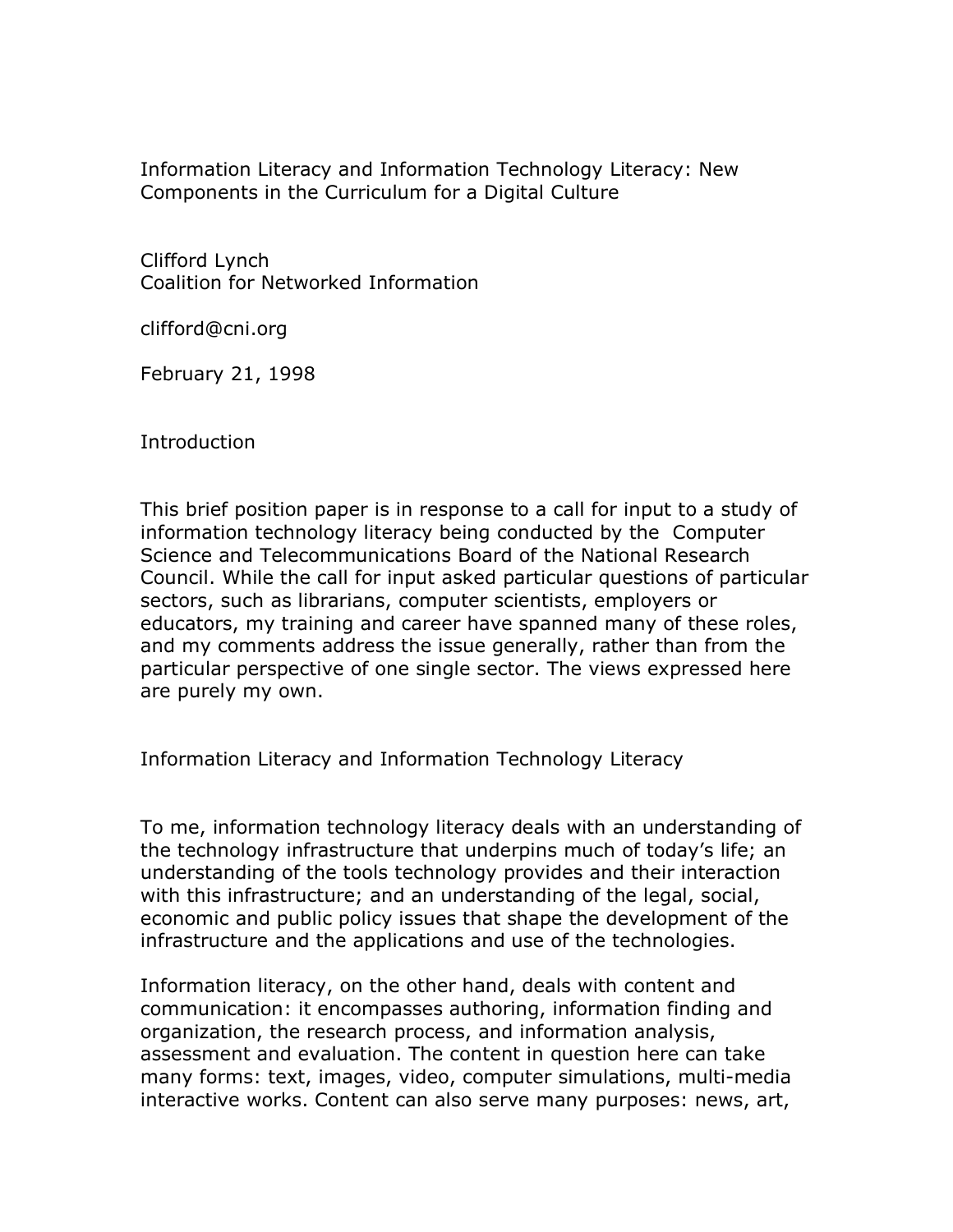entertainment, education, research and scholarship, advertising, politics, commerce, and documents and records that structure activities of everyday business and personal life. Information literacy as I view it subsumes but goes far beyond traditional the textual literacy that has been considered part of a basic education (the ability to read, write, and critically analyze various forms of primarily textual literary works or personal and business documents).

Both forms of literacy are essential for individuals to function and succeed in today's society; they are distinct but inter-related. In an increasingly technological society, the means of authoring, information finding and organization and research, and even information use are increasingly mediated by information technology. And information technology shapes the channels of publication, access and dissemination of information; the influence, and the intrinsic nature of digital documents, raise new issues in the activities and practices of analysis, assessment, evaluation and criticism. And much of today's information technology and supporting infrastructure is intended to enable communication, information finding, information access and information delivery. Teaching of the two sets of literacy skills thus need to be closely coordinated.

## Information Technology Literacy

There are two general perspectives on information technology literacy. The first emphasizes skills in the use of tools: word processing, spreadsheets, basic operation of computers (for example, managing computer files and launching programs); and now use of basic internet tools such as web browsers and electronic mail systems. Sometimes, this is also expanded to include a superficial knowledge of a programming language. The second perspective (which will be discussed in more detail shortly) focuses on understanding how technologies, systems, and infrastructure work -- first at a more superficial descriptive level, and later, for those who are interested, at an much more detailed analytic or engineering level.

While immediately applicable skill-oriented training is very useful for the short-term goal of gaining employment, it is extremely limited and I would argue that students graduating from the educational system with only these skills are poorly prepared for life in an information and information technology intensive culture -- indeed they have in a real sense been cheated. While it certainly true that facility with current information technology tools is very useful and necessary, and also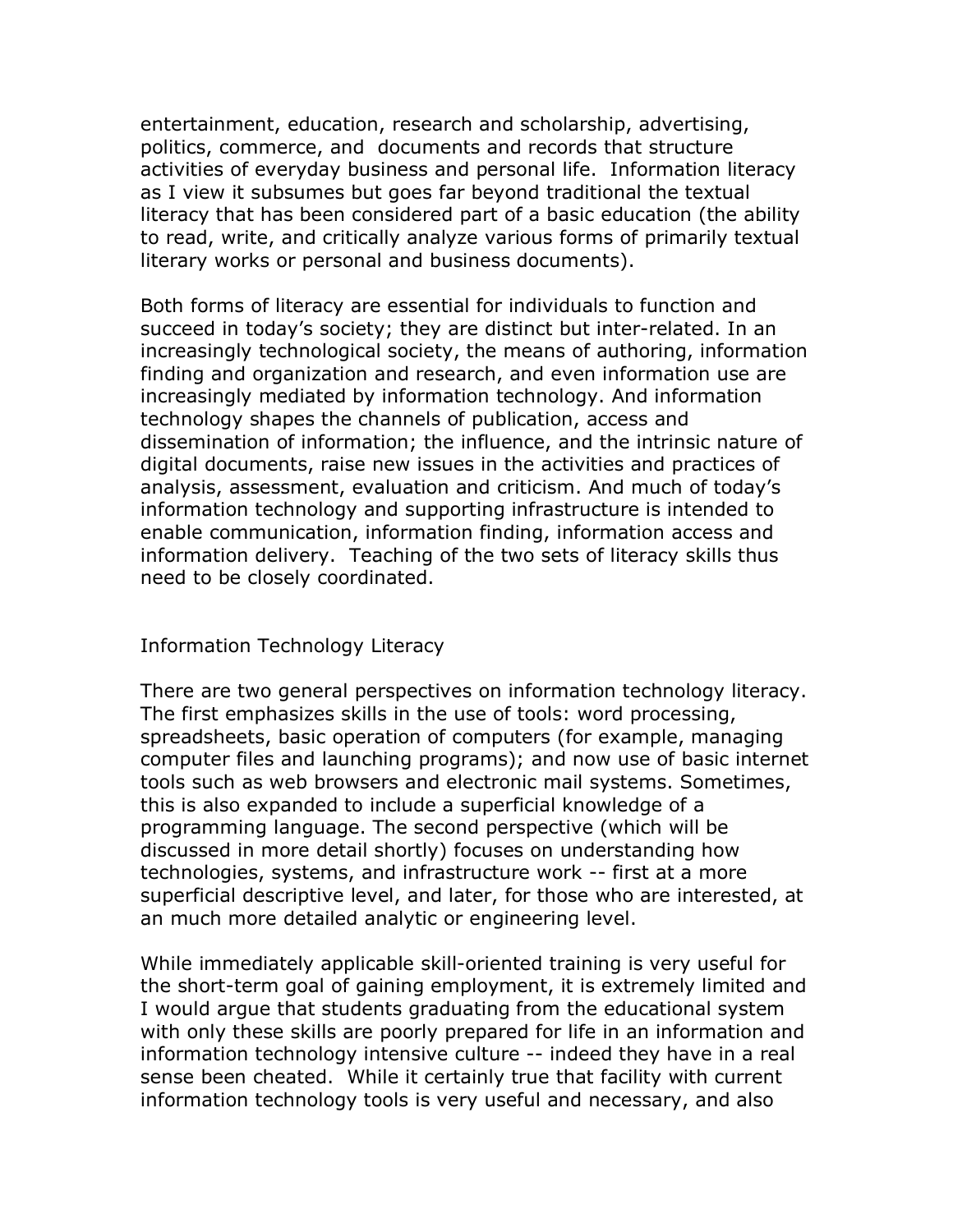helps people to gain understanding and insight into the underlying principles, skills with tools date very quickly given today's technology lifecycles. Forty years ago, teaching students how to type (that is, to operate a typewriter) would have served many people well for decades; today, while touch-typing is certainly still a very useful manual skill, knowledge of an early 1980s word processing system offers only a modest start at understanding current authoring technologies and how to use them (including issues such as layout, presentation, capture, editing and integration of graphical or video material, typography, etc.) In the area of skills, I believe that the objectives need to be include fluency with current tools, experience in the process of learning new tools, a grasp of the design principles and practices guiding the use of tools (including some introduction to aesthetic issues), and perhaps most importantly a level of confidence in learning and operating software. This includes some experience with trouble-shooting, problem solving and debugging at least of software tools; exposure to programming proper is also valuable in understanding the limitations and realities of computers.

The use of software tools to communicate information is a particularly important area for both technology and information literacy. A simple example is the graphic display of quantitative information; here students might both learn tools and study the work of scholars such as Tufte. A newer area, which has been illuminated by the recent work of Sherry Turkle, deals with the construction, analysis and use of simulations; it's important that students not only use simulations as learning tools, but understand how to construct them and to analyze their underlying assumptions.

In my view, the other key component of information technology literacy is an understanding of the principles of how the technological world works -- and I believe it is a mistake to scope this too narrowly to information technology (i.e. computers); it needs to encompass a rather broad view of the technology infrastructures that support our society, including computing, telecommunications, broadcasting, publishing, electrical power distribution, transportation and financial infrastructure and related areas. And this understanding needs to encompass not only the technological principles, but also some appreciation of history, economics, social and public policy issues. Most of this material seems to be poorly covered in present curricula at all levels: elementary school, high school, and college. It is touched on peripherally in history, science, and social studies, but not covered systematically. Certainly there are elective courses at various levels that teach one how to be either a "technician" or an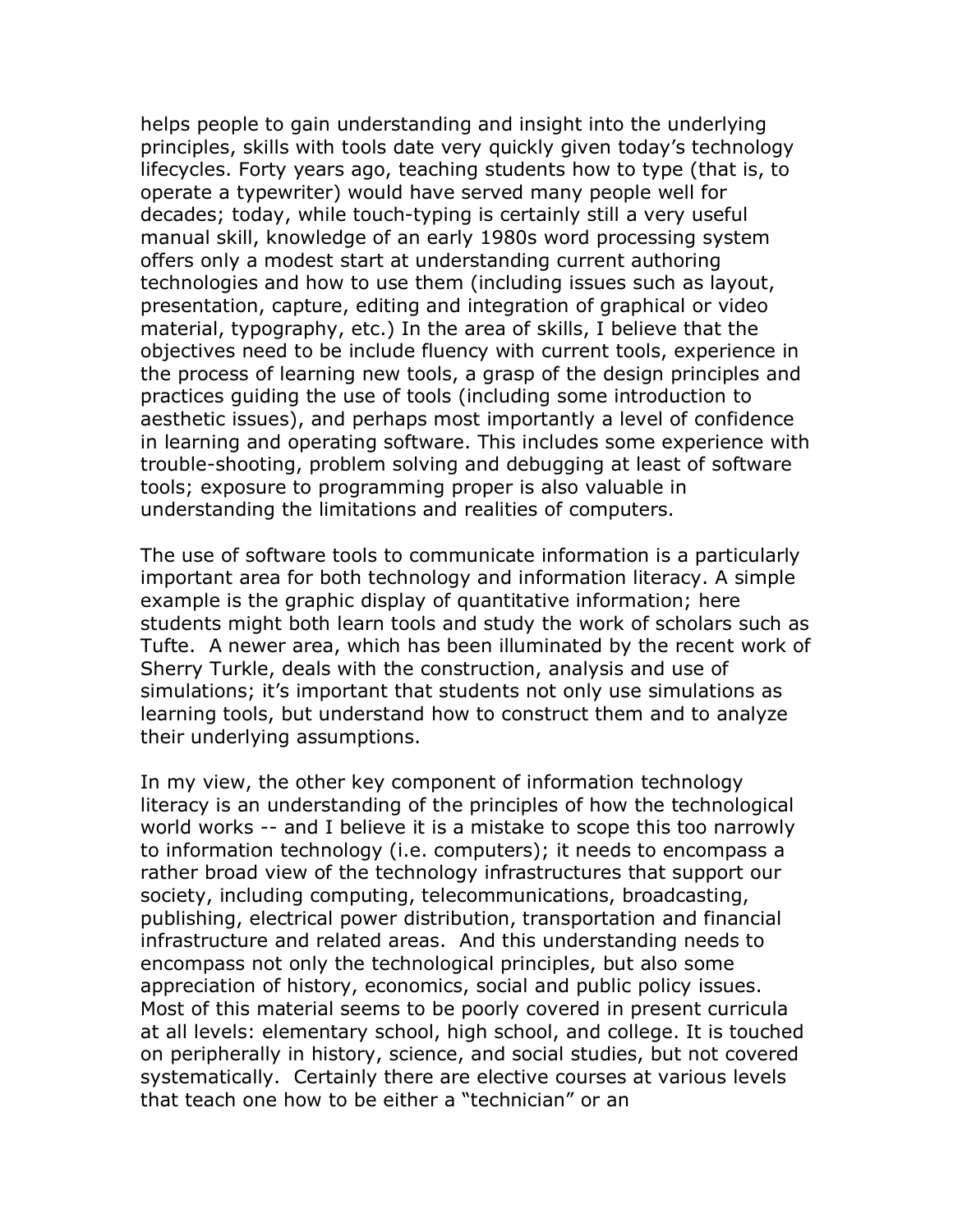"engineer/designer" in various of these areas; but very few opportunities -- much less an expectation -- within the standard curriculum for an "educated layperson" to learn the principles of how these infrastructure components work, how they have evolved, and what the key issues are. While this body of knowledge will certainly date, it will have a much longer valid lifespan than more skill-oriented information literacy; it is also more complex and takes much longer to convey and absorb than a specific information technology skill.

The key question that must be addressed is the extent to which this base of understanding is "useful" knowledge for most people: if one is not going to be a technician, engineer, designer of some component of the technology infrastructure; if one is not going to be involved in business or public service related to a technology infrastructure component, why is it valuable to understand how these systems work? What difference does this knowledge make? Why aren't at least an initial portfolio of information technology "skills" -- granting the need for continued updating of these skills throughout one's adult life -- a sufficient goal for the educational process?

I would argue that this type of understanding will be increasingly critical for people to succeed in all walks of life, to function as informed citizens, and to continue to learn and grow in an evolving technological society. Technology is now pervasively reshaping commerce, communications, and society; in business, science and government, for example, recognizing the effects and opportunities -- and sometimes threats -- created by these transformations is becoming increasingly central. Information technology literacy limited to a set of largely route skills will limit not only career opportunities but also one's ability to function intelligently in society.

## Information Literacy

The focus of this study is information technology literacy rather than information literacy; thus, my brief concluding comments here are confined to a few specific areas of information literacy that are strongly influenced by information technology and the networked information environment.

The body of knowledge related to text -- authoring and critical and analytic reading (including the assessment of purpose, bias, accuracy and quality) -- needs to be extended to the full range of visual (image and video) and multimedia communication genres. This includes an